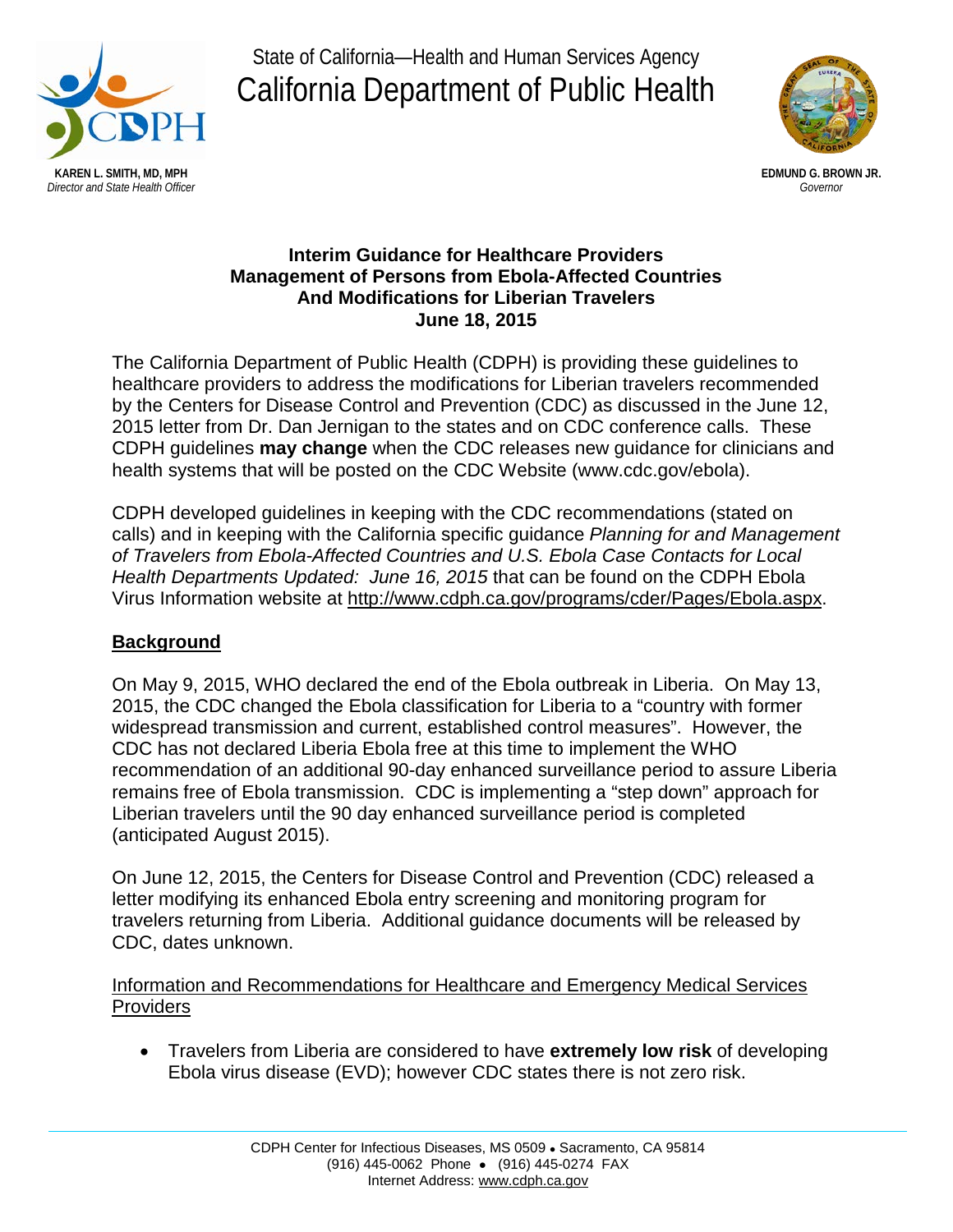California Department of Public Health

**Interim Guidance** for Healthcare Providers

Management of Persons from Ebola-Affected Countries And Modifications for Liberian Travelers June 18, 2015

- o The CDC will refer to the symptomatic Liberian traveler as a Person under Investigation (PUI); however the management and infection control precautions are not the level of those for symptomatic travelers from Guinea and Sierra Leone (more information below).
- o CDC recommends that, as indicated by clinical judgement, no EVD specific precautions and personal protective equipment (PPE) are needed for the healthcare provider to assess and treat the symptomatic Liberian traveler.
- As with **any patient** presenting with symptoms, health care providers should implement appropriate infection control procedures depending on the travel history and clinical presentation, including travelers from Liberia.
- Healthcare and EMS providers should conduct thorough histories that include:
	- o Health status;
	- o Travel; and
	- o Exposures.
- Assess travel history for any possible infectious disease exposures (e.g., MERS-CoV, malaria) and not focus only on Ebola-affected countries.
	- o Investigate other potential causes of patient's symptoms.
	- o Use clinical judgement to evaluate patients based on those histories and their symptoms.
	- o Think "horses" not "zebras"
- For Liberians, if the travel and exposure history indicate extremely low but not zero risk of EVD, **implement standard, contact, and droplet infection control precautions**, as appropriate to the presenting symptoms.
	- o Follow standard protocols for patient care (e.g., medical equipment and procedures, infection control, and laboratory testing.)
	- o If appropriate, like any other patient with infectious disease presenting symptoms, place patient in a private room, if available.
	- o If the patient reports travel from Liberia and no travel into Guinea and Sierra Leone in the past 21 days – no Ebola-specific precautions are required.
- If any question about the Liberian traveler, healthcare providers should **ISOLATE THE PATIENT AND CALL THE LOCAL HEALTH DEPARTMENT.**

CDPH and Local Health Departments (LHDs) have implemented the following protocol for Liberian travelers.

- CDPH will receive notifications from CDC of Liberian travelers that will arrive to California.
- CDPH will notify the local health department of the Liberian traveler coming to the jurisdiction for information only.
	- o No LHD active or direct active monitoring of Liberian travelers is expected as per prior CDC and CDPH guidance.
	- o However, the LHD may choose to follow up with the traveler if the Department so chooses.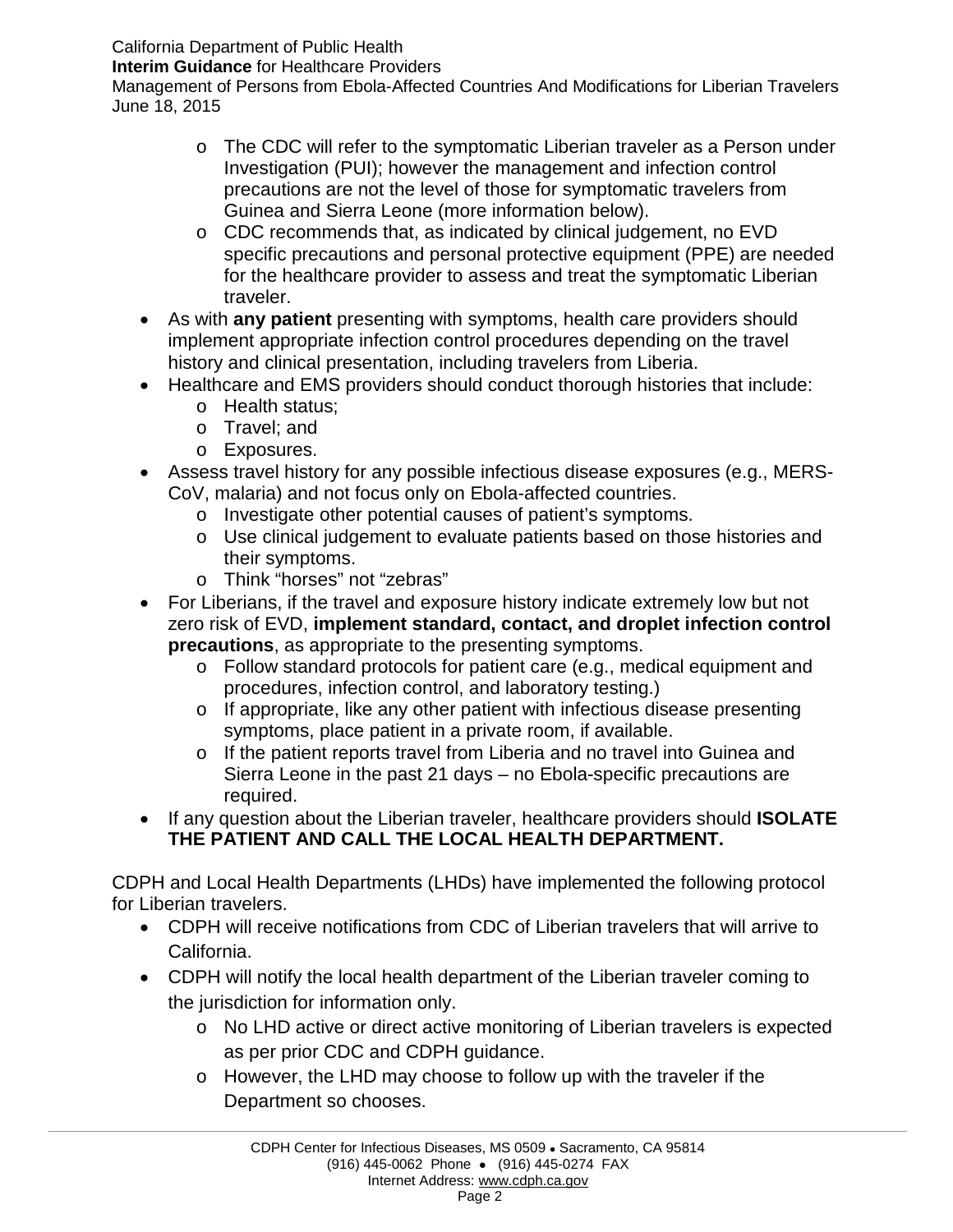California Department of Public Health

**Interim Guidance** for Healthcare Providers

Management of Persons from Ebola-Affected Countries And Modifications for Liberian Travelers June 18, 2015

- A CDC "Check and Report Ebola" (CARELite) kit will be given to all Liberian travelers at one of the five East Coast screening airports.
- The CARELite kit contains:
	- o Information to "watch your health" for 21 days after leaving Liberia;
	- o Instructions for the traveler to call their state or local health department should any symptoms of Ebola appear.
		- i. The CARELite kit provides phone numbers for the California Governor's Office of Emergency Services (OES) Warning Center (916-845-8911) and for Los Angeles County (213-989-7140)
		- ii. The Liberian traveler will contact this number if any symptoms develop, including temperature of  $100.4^\circ$  F  $/38^\circ$  C or feeling like they have a fever, severe headache, muscle pain, weakness, fatigue, diarrhea, vomiting, stomach pain, unexplained bleeding or bruising.
	- o A cut-out card that the traveler may show if they seek medical care.

## Front side of card

Tear along the dotted lines and keep this card with you.

### **CARE** TRAVELER INFORMATION **WATCH YOUR HEALTH FOR THE NEXT 21 DAYS:** . If you have a fever (temperature of 100.4°F/38°C or feel like you have a fever) or have any Ebola symptoms (severe headache, muscle pain, weakness, fatigue, diarrhea, vomiting, stomach pain, unexplained bleeding or bruising), call your health department. • If you cannot talk to someone at your health department, call CDC at 1-800-232-4636. . If you have a medical emergency, call 911 and share your travel history. . Show this card right away if you seek medical care. Tell them you recently arrived from a country that previously had an Ebola outbreak. www.cdc.gov/ebola Back side of cardTear along the dotted lines and keep this card with you. **HEALTHCARE PROVIDERS** This person recently returned from a country that previously had an Ebola outbreak. 1. Conduct a travel, Ebola exposure, and health history 2. Isolate in a private room ONLY IF patient's travel/health history indicates a significant risk of Ebola exposure 3. Implement standard, contact, and droplet precautions as appropriate 4. Investigate other potential causes of patient's symptoms 5. Follow standard protocols for patient care (e.g., medical equipment and procedures, infection control, and lab testing)

#### CDC Emergency Operations Center: 770-488-7100

For more information, visit www.cdc.gov/ebola